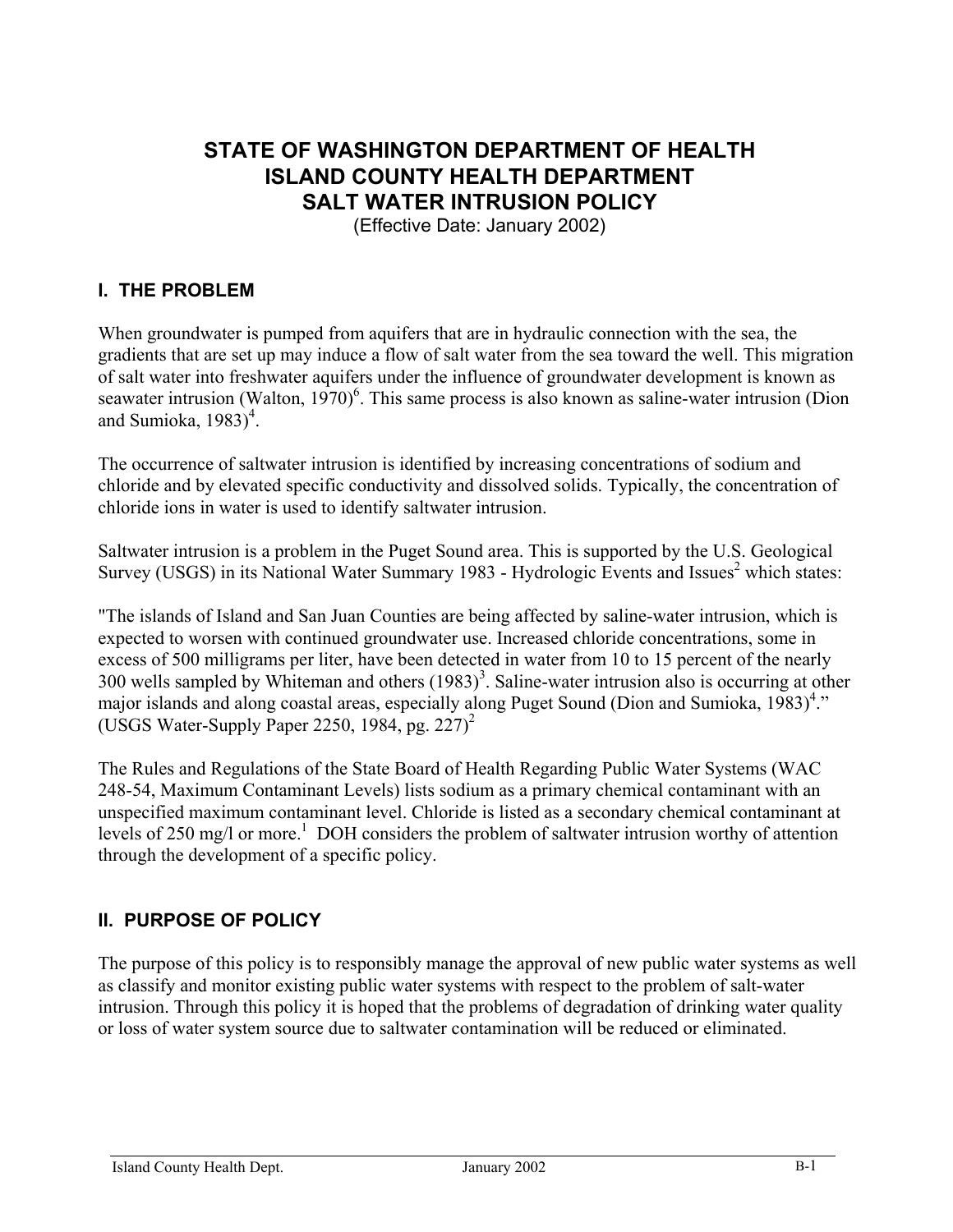# **III. POLICY APPLICATION**

This policy shall apply to all new, existing non-expanding and expanding public water supply systems in Island County, which use or propose to use ground water as a water source. This policy shall also apply to new single family residential systems where the parcel size is less than 1.5 acres in size.

# **IV. DEFINITIONS**

AQUIFER: A geological formation, group of formations, or part of a formation capable of yielding a significant amount of ground water to wells or springs.

COMPLETED WATER SYSTEM: A public water system not planning to increase its present number of service connections.

EXISTING EXPANDING WATER SYSTEM: A public water system identified in the Island County Coordinated Water System Plan (CWSP) as having future service areas.

EXISTING NON-EXPANDING WATER SYSTEM: A public water system having no planned future service area and planning to complete service to approved connections.

NEW WATER SYSTEM: A public water system created after October 1, 1988 or not identified in the Island County CWSP. (Water systems developing a new well source are included in this category).

PUBLIC WATER SYSTEM: Any water supply system intended or used for human consumption or other domestic uses, including source, treatment, storage, transmission, and distribution facilities where water is furnished to any community or group of individuals, or is made available to the public for human consumption or domestic use, but excluding all water supply systems serving one single family residence.

NEW SINGLE-FAMILY RESIDENTIAL SYSTEM: Any water supply system intended or used for human consumption where water is furnished to a new single family residence.

SALINE-CONTAMINATION: Occurrence of chloride and or specific conductivity in public water supplies at concentrations which exceed the specified maximum contaminant levels. Maximum contaminant levels are 250 mg/l for chloride and 700 umhos/cm for specific conductivity. Sodium is listed as a primary contaminant with an unspecified maximum concentration level.

SALT WATER INTRUSION: Replacement of pumped fresh water by saline contaminated water in an aquifer; typically evidenced by well water samples showing values of 100 mg/l or greater of chlorides.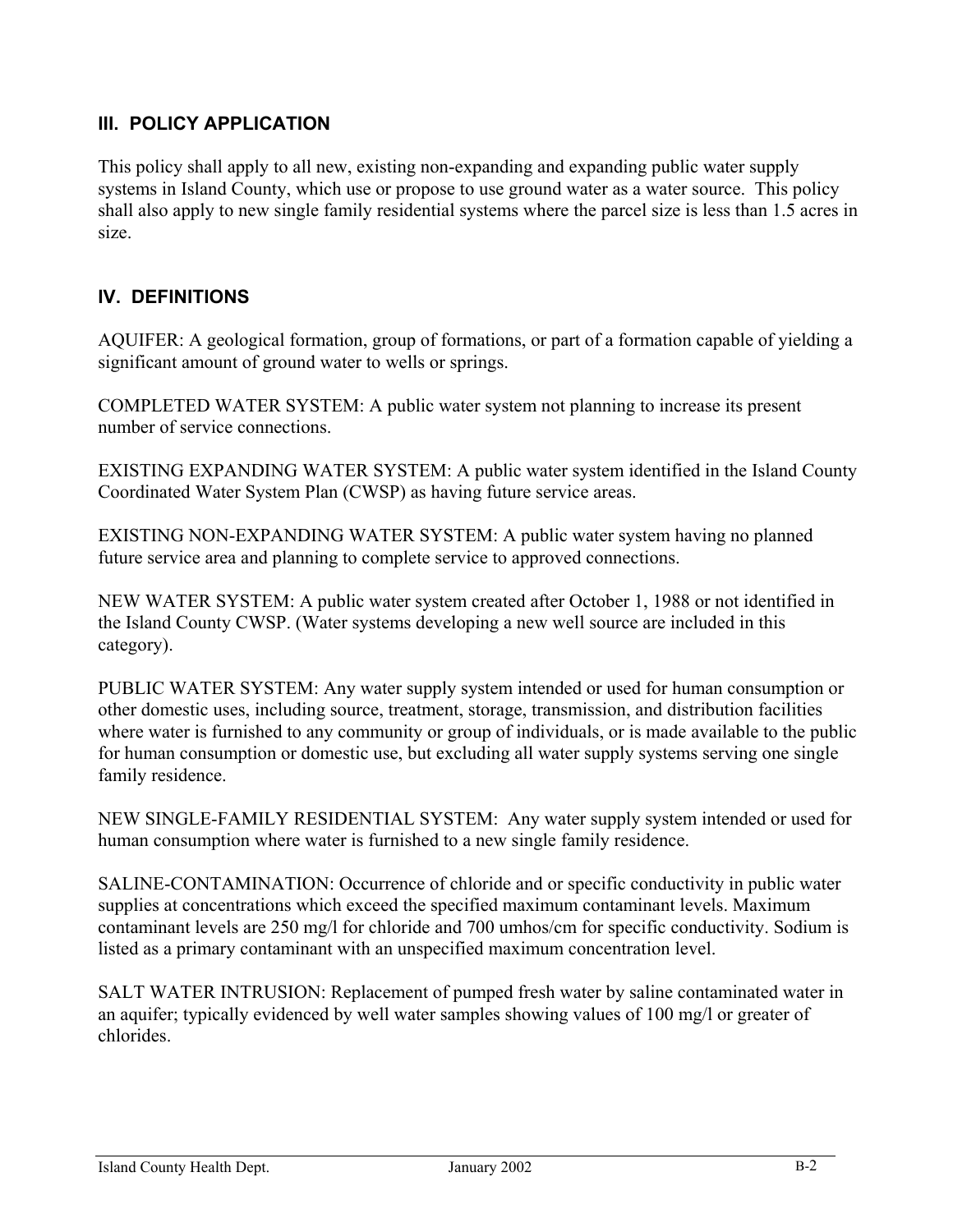# **V. POLICY ORGANIZATION/PROCEDURE**

Requirements for approval for new or existing expanding water systems are outlined in Rules and Regulations of the State Board of Health Regarding Public Water Systems, Rev. Feb 1988, (Chapter 248-54 WAC)<sup>1</sup>. This policy is not intended to substitute or replace any part of Chapter 248-54 WAC.

This policy establishes three (3) categories of saline contamination risk for all public water supply systems existing and proposed which use or propose to use ground water as the water source. This policy further establishes standard requirements for water systems within each risk category. The requirements are based on information submitted as required under Chapter 248-54 WAC.

The following is a general outline of the saltwater intrusion evaluation process which DOH and Island County Health Department will follow. Island County Health Department will initially classify water systems into one of three categories based on their proximity to existing systems or on the history of a system's chloride analyses. Island County Health Department and DOH will then develop a pump test protocol for existing expanding and new water systems, including chloride analysis requirements. Using the information obtained from the pump test and evaluating site specific characteristics, DOH will make the final classification which will determine departmental requirements. The categorization criteria, supporting information to be requested and Department's requirements are listed under each water system grouping. We advise water purveyors or potential water purveyors to review the categories to get a general idea of what information will be required for DOH/ICHD review.

## **VI. RISK CATEGORIES**

## LOW RISK

## 1. Criteria

- a. History of chloride analyses from water system's existing sources showing concentration less than 100 mg/l (existing systems); or
- b. Chloride concentrations of new source of less than 100 mg/1 based on certified lab test. NOTE: A 24-hour pump test may be required, to further assess the saltwater intrusion potential.
- c. Not in proximity (1/2 mile) to any groundwater source with chloride concentrations equal to or greater than 100 mg/l.

## MEDIUM RISK

## 1. Criteria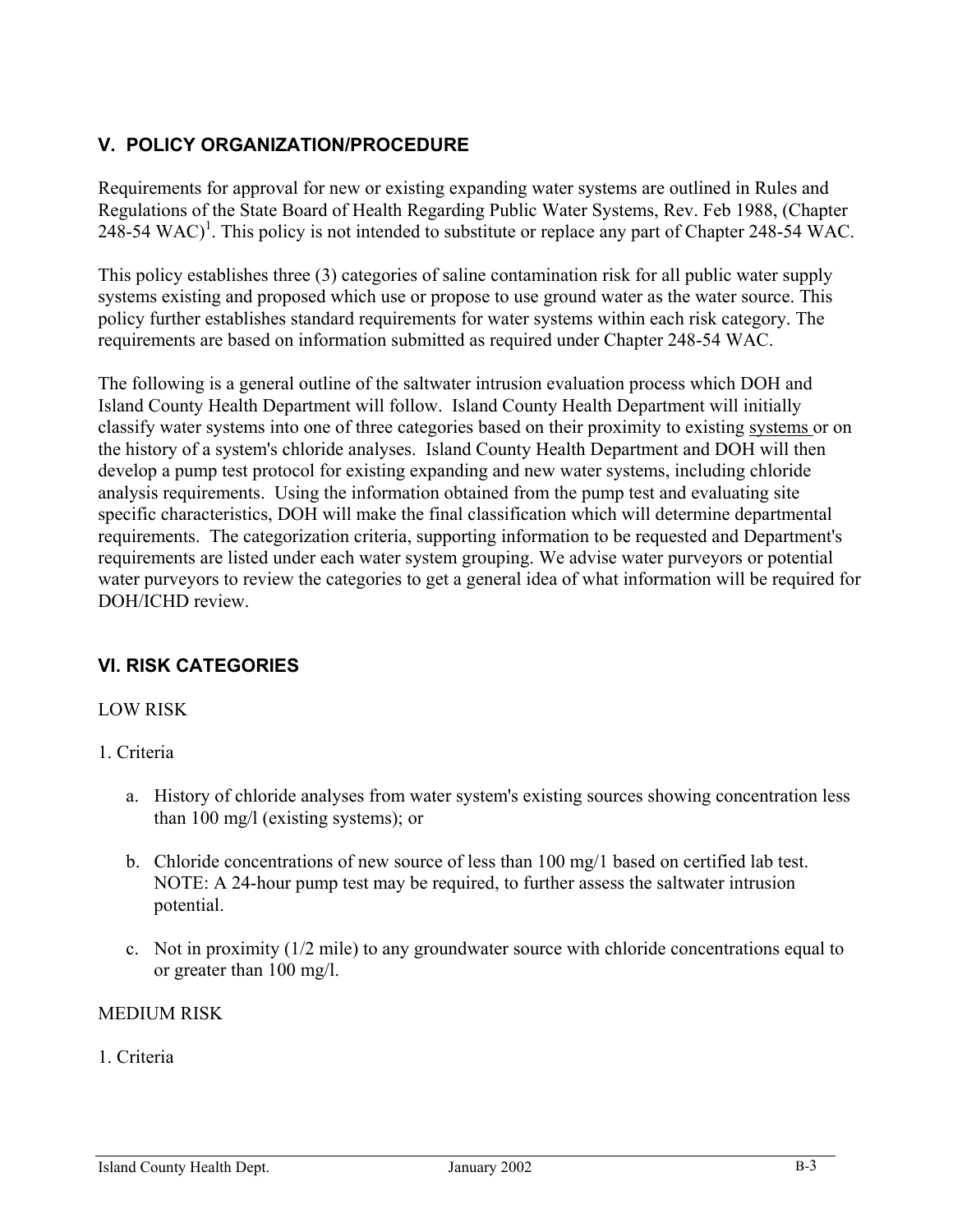- a. A history of chloride analyses from water system's existing sources showing concentrations over 100 mg/l but under 200 mg/l (existing systems); or
- b. Located within  $\frac{1}{2}$  mile of a groundwater source with chloride concentrations between 100 mg/l and 200 mg/l.
- c. Certified lab tests from proposed source showing chloride concentrations in the 100 mg/l to 200 mg/l range.

## HIGH RISK

- 1. Criteria
	- a. A history of chloride analyses showing concentrations over 200 mg/l; and/or
	- b. Located within  $\frac{1}{2}$  mile from a groundwater source with chloride concentrations greater than 200 mg/l.
	- c. Results of certified lab test from proposed water source sample showing chloride concentrations in excess of 200 mg/l.

## **VII. REQUIREMENTS**

#### A. COMPLETED WATER SYSTEMS

- 1. Low Risk Areas No requirements
- 2. Medium Risk Areas
	- a. Chloride and conductivity sampling and analysis by certified lab required for each source in August each year.
- 3. High Risk Areas
	- a. Chloride and conductivity sampling and analysis by certified lab required for each source in April and August each year.
- B. EXISTING NON-EXPANDING WATER SYSTEMS
- 1. Low Risk Area No requirements
- 2. Medium Risk Area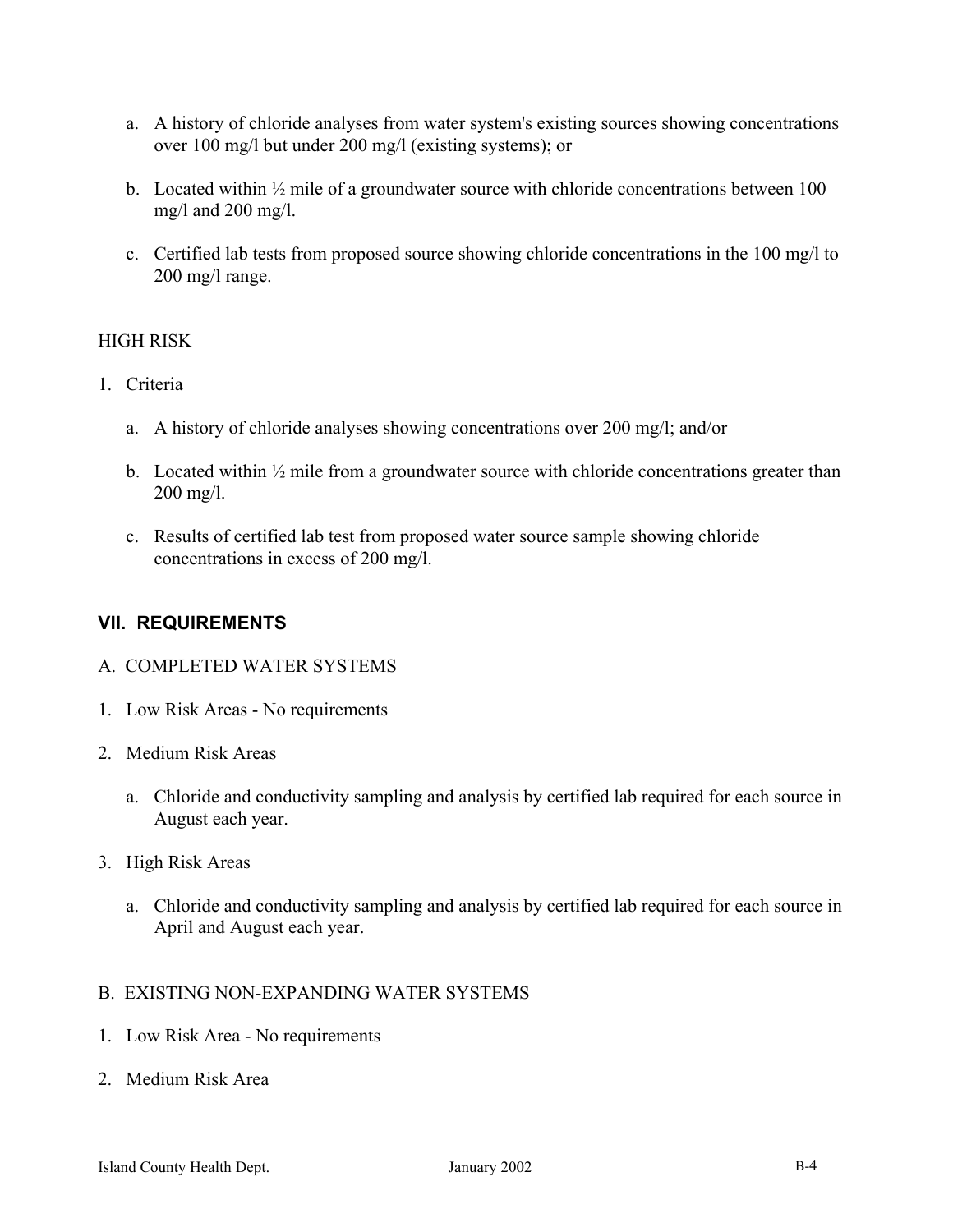- a. Annual reporting to DOH of analysis for chlorides and conductivity required. Sampling and analysis by a certified lab to be performed in April and August of each year.
- b. Recommend analysis of problem and investigation of solutions. Department is available for assistance.
- 3. High Risk Area
	- a. Annual reporting to DOH of analysis for chlorides and conductivity required. Sampling and analysis by a certified lab to be performed in April and August of each year.
	- b. Annual reporting of monthly source meter readings required.
	- c. Require investigation of possible mitigation measures.
	- d. Existing non-expanding systems within this category with chloride concentrations greater than 250 mg/1 will have moratoriums placed on new hook-ups.

## C. EXISTING EXPANDING WATER SYSTEMS

- 1. Low Risk Area
	- a. A chloride test (for each source) may be required once each year during August.
	- b. Water conservation practices incorporated into the operation and maintenance agreement are recommended.
	- c. Individual meters may be required in addition to source meter requirement.
	- d. Recommend phase development, or require it in the case of rising chloride concentrations or lack of data.
	- e. Special design requirements requested, for example on the construction or operation of the well. This requirement may be needed in some cases to protect other public water supplies that may have previously installed deeper wells.
- 2. Medium Risk Area
	- a. Pump test protocol set up by Island County Health Department and DOH based on hydrogeology of area.
	- b. Annual reporting to DOH of analysis for chlorides required. Sampling and analysis by a certified lab to be performed in April and August of each year.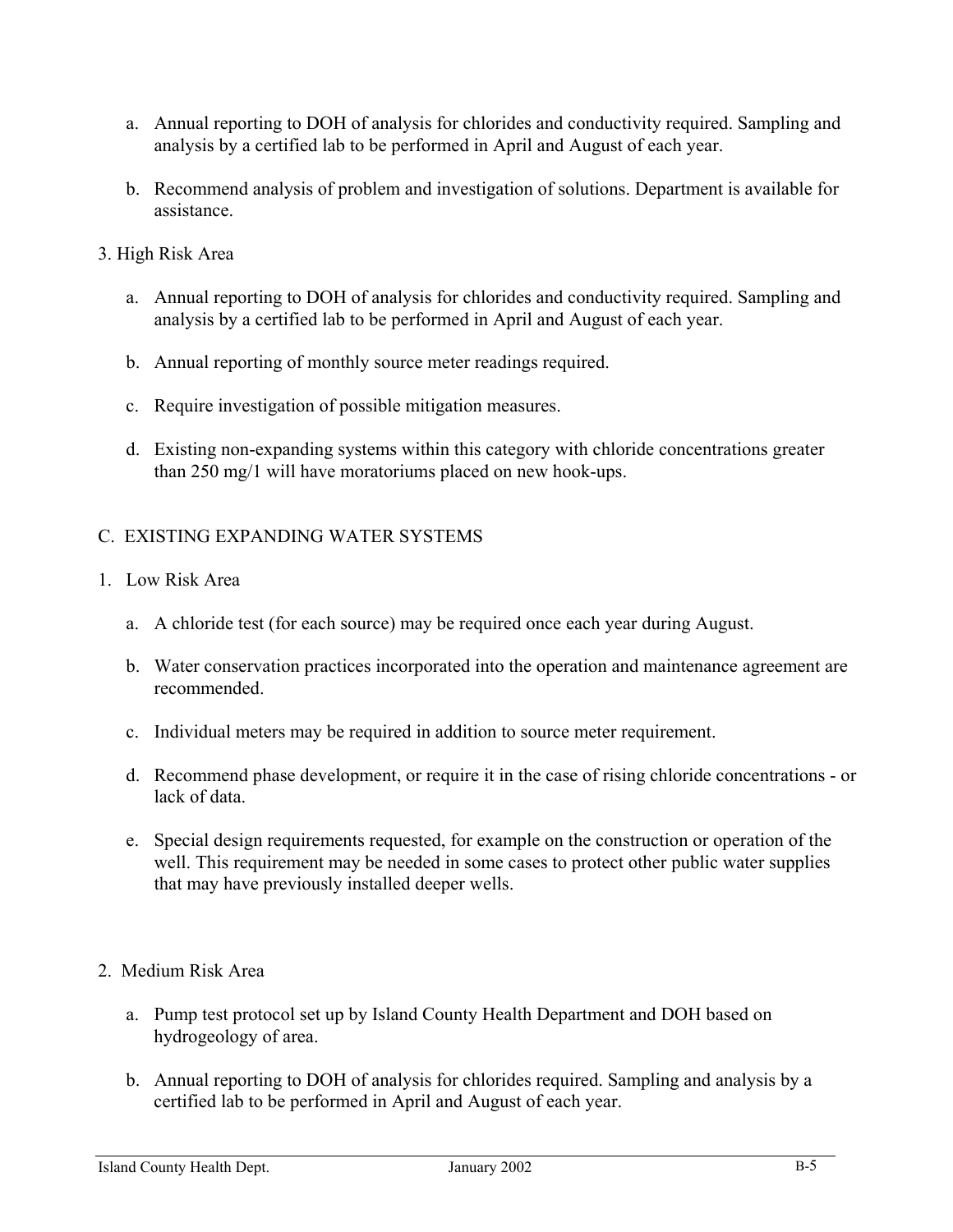- c. Water conservation practices incorporated into the operation and maintenance agreement are recommended.
- d. Source and individual meters for expansion portion required.
- e. Appropriate design modifications are likely to be required (for example raise pump intake or reduce pumping rate and increase storage).
- f. Phase development is likely to be required.
- g. A current engineering report, including a hydrogeologic evaluation of the potential for intrusion, may be required.
- h. Future degradation of water quality or rising of chloride concentrations in water source may halt development at current levels, even if system is approved for additional connections.
- 3. High Risk Area
	- a. (a) through (h) as listed for "Medium Risk".
	- b. New or expanding systems will be denied or modified unless applicant can develop mitigating measures to reduce intrusion-contaminating risk.

## D. NEW WATER SYSTEMS (NEW WELL SOURCES)

- 1. Low Risk Area
	- a. Pump test as required by DOH Policy (Sept 1987). Chloride analysis sample taken at beginning of test. Sample for complete inorganics taken at end of test. Samples must be analyzed at a certified lab.
	- b. A chloride test (for each source) may be required once each year during August.
	- c. Water conservation practices incorporated into the operation and maintenance agreement are recommended.
	- d. Individual meters may be required in addition to source meter requirement.
	- e. Recommend phase development, or require it in the case of rising chloride concentrations or lack of data.
	- f. Special design requirements requested, for example on the construction or operation of the well. This requirement may be needed in some cases to protect other public water supplies that may have previously installed deeper wells.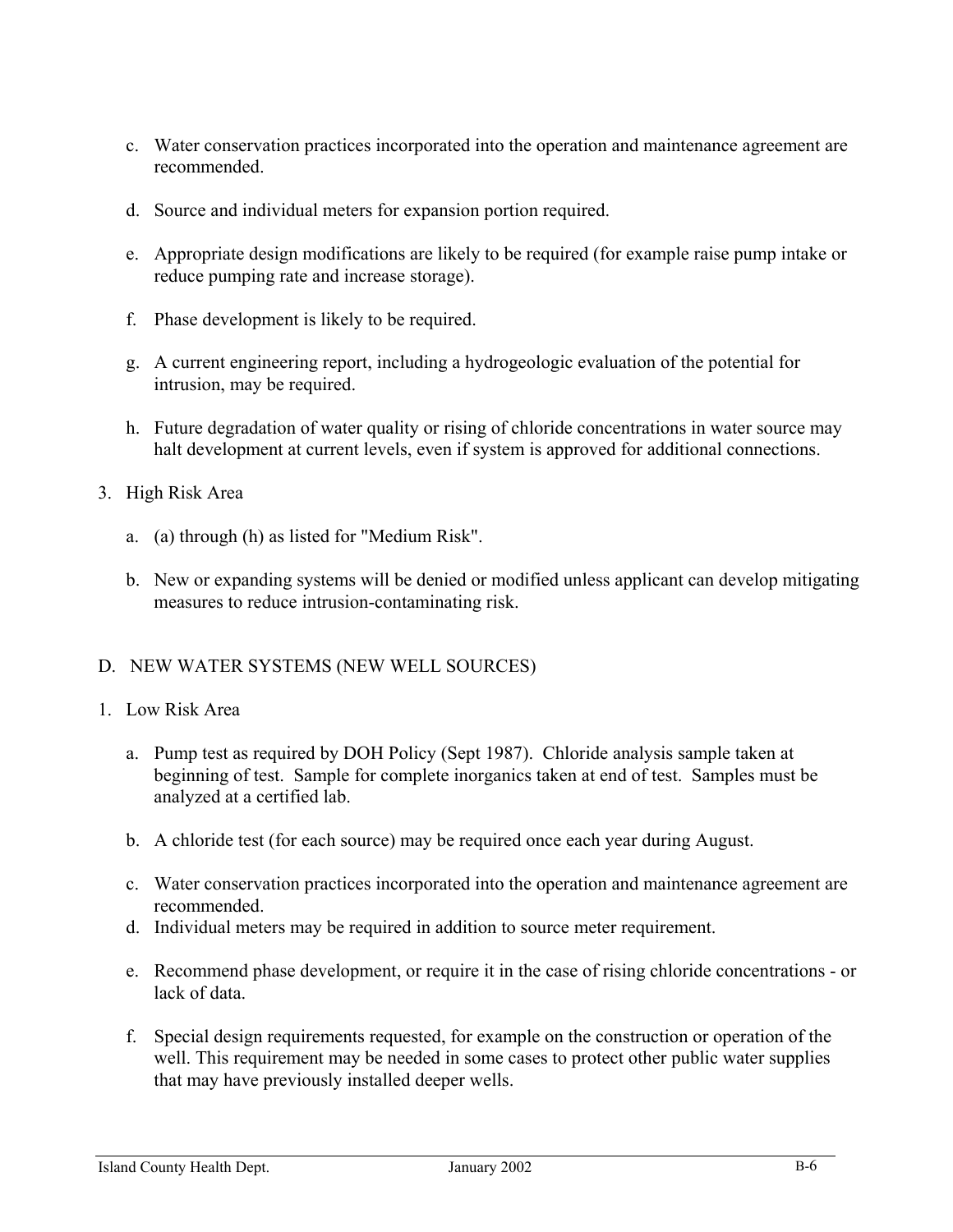#### 2. Medium Risk Area

- a. Pump test protocol set up by Island County Health Department and DOH based on hydrogeology of area.
- b. Annual reporting to DOH of analysis for chlorides required. Sampling and analysis by a certified lab to be performed in April and August of each year.
- c. Water conservation practices incorporated into the operation and maintenance agreement are recommended.
- d. Source and individual meters required.
- e. Appropriate design modifications are likely to be required (for example raise pump intake or reduce pumping rate and increase storage or multiple wells).
- f. Phased development is likely to be required.
- g. An engineering report, including a hydrogeologic evaluation of the potential for intrusion, may be required.
- h. Future degradation of water quality or rising of chloride concentrations in water source may halt development at current levels, even if system is approved for additional connections.
- 3. High Risk Area
	- a. (a) through (h) as listed for "Medium Risk".
	- b. New or expanding systems will be denied or modified unless applicant can develop mitigating measures to reduce intrusion-contaminating risk.

#### E. NEW SINGLE-FAMILY RESIDENTIAL SYSTEMS

- 1. Low Risk Area
	- a. Water availability verification requirements as listed in ICC 8.09.050.
- 2. Medium and High Risk Areas
	- a. Pump test protocol set up by Island County Health Department based on hydrogeology of area.
	- b. Water conservation practices are recommended.
	- c. Source metering required.